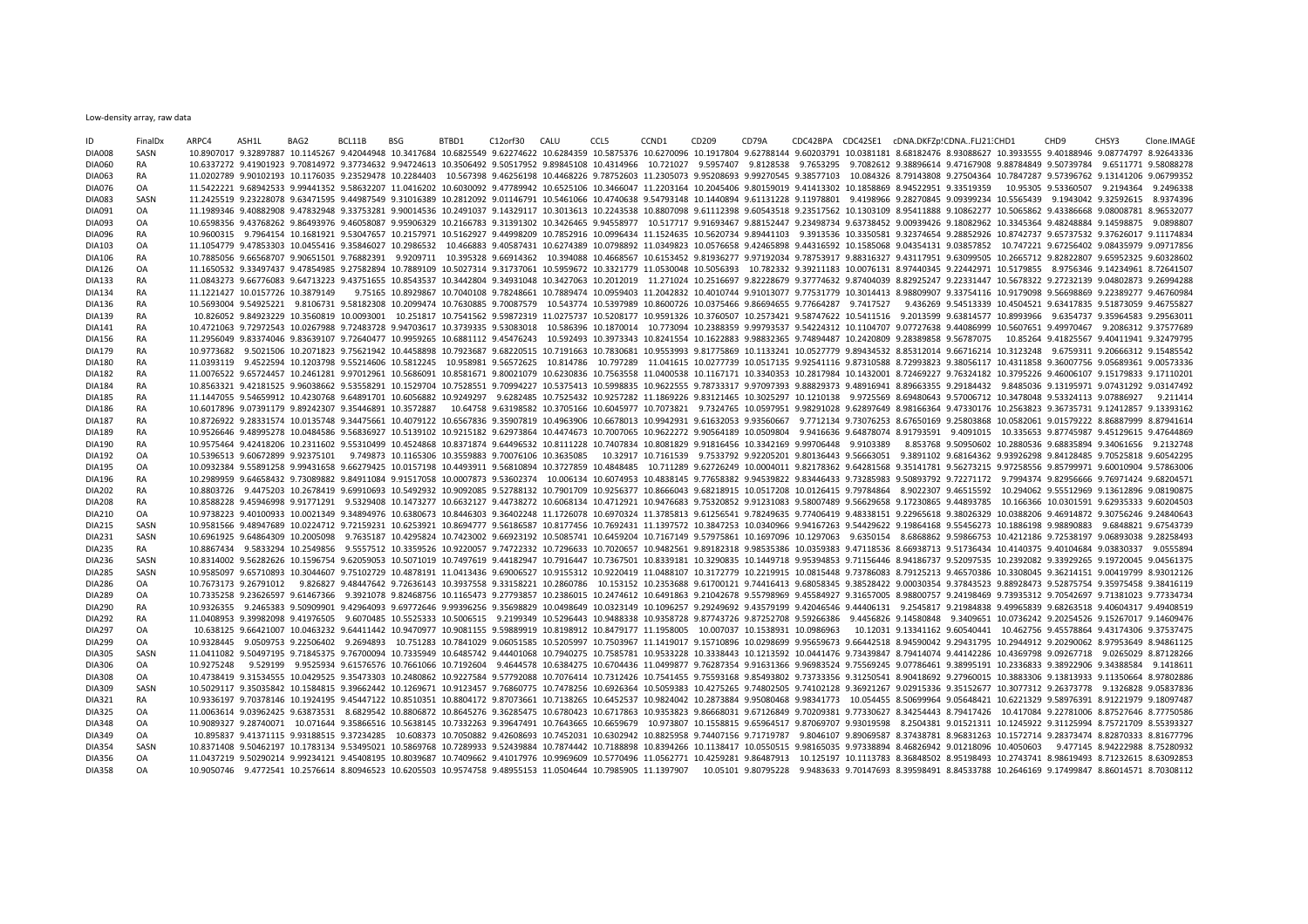CMPK2 COMMD2 CPSF1 CST7 CTDSPL DUT EIF3EIP ERRFI1 ETV6 EXTL2 FAM18B2 FKBP7 FN1 FNIP2 FRMD4A G3BP1 GPR4 GRID1 GYG1 HMGB1 IFI27 IFI6 9.17328603 9.39514405 9.67997993 9.98600059 9.65818151 9.50891625 10.8844661 10.99928 10.0461025 9.76872333 9.38397881 10.0063327 10.9070597 10.4743969 9.89397731 10.8744764 9.69858544 8.85310443 10.5276015 10.7930322 10.69 9.7051717 9.49954759 9.88855728 10.0700953 10.1575775 9.61337982 11.060465 11.777012 9.79438638 9.75878038 10.0036699 9.8301597 11.8242156 10.093456 10.0482271 11.2614253 9.76747905 9.58955492 10.0577422 11.1923231 10.38817 9.73414745 9.16123523 10.1223394 9.69573119 10.3110678 9.3295111 11.5538642 11.6290698 10.0642162 9.80352823 9.70718494 9.84710887 11.0135458 11.359853 10.5299665 10.8593725 9.72875729 9.10290311 10.5763743 10.8693968 11.66 9.38546609 9.31217516 10.2883005 9.67714265 10.0344862 9.29364092 11.2090084 11.7119338 10.0042277 9.86101474 9.59349062 9.63246022 9.9994907 10.9594671 10.3326104 11.2218695 9.6512692 9.21622907 10.3318647 11.0810936 10.82 9.23004211 9.16513992 9.9439479 10.5913788 9.67488034 9.15299333 11.2770623 10.8486609 10.0303604 9.546325 9.16834653 9.50503974 10.7543353 10.6293034 9.95132302 10.8881287 9.35210908 8.96339705 10.2014134 10.8859037 11.272 9.31642686 9.16039089 9.76992717 9.55103508 9.60749357 9.02997152 11.2668803 11.6796606 9.97582481 9.40696147 9.35391317 9.40930418 10.2370781 10.4658232 10.0142518 11.0753096 9.37670286 9.04664536 9.95674957 10.8254951 11. 9.25577929 9.22885916 9.81652448 9.4299754 9.89638193 9.27157682 11.2155442 11.5569967 9.72490504 9.61252432 9.47596296 9.70538353 11.0325454 10.7396847 9.97405348 10.6210835 9.62409236 9.10718104 10.128522 11.0815908 10.96 9.43209545 9.13540444 10.2039706 9.93113395 10.0033406 9.14072237 11.4472289 11.8084193 10.2915863 9.81622356 9.70065083 9.60227321 10.2568101 11.166336 10.2964592 11.2424091 9.84173409 9.00794033 10.2125135 11.2866233 11.1 9.33374077 9.3566179 10.1679503 9.51524071 9.96591645 9.51928315 11.2872753 11.5864179 9.80823908 9.89865117 9.5249934 9.65371901 10.4821564 10.769512 10.3988439 11.1290483 9.49932896 9.02648298 10.1126894 11.1810021 11.010 9.73136434 9.56884247 10.1124611 9.99406926 10.0048103 9.76312779 10.9542833 11.4130692 9.90901807 9.82642332 9.98493361 9.90602584 11.3988111 10.4244885 9.99550843 11.0711723 9.74862137 9.49208732 10.3041228 11.0089635 10. 9.25714866 9.10749184 10.2501379 10.6002926 9.77301075 9.14439578 11.4742777 11.6376051 10.3661001 9.65120313 9.47933184 9.80923998 10.5982229 11.1298019 9.911262 11.2715223 9.54291934 9.10611992 10.3750443 11.1516495 11.26 9.26814542 9.27003098 10.1020093 9.61813173 9.82508477 9.10476036 11.1679326 11.0816768 9.92792649 9.52016739 9.38160761 9.3923125 10.3066891 10.8772931 10.3857493 10.992019 9.541114 8.95856746 10.1388203 11.0203243 10.9410 9.511267726 9.30148428 10.5861095 9.6514342 10.40327 9.47584854 11.2143263 11.4222786 10.2889648 10.1419055 9.72596935 10.0116616 9.9905697 11.0940811 10.6532069 11.1259324 9.78435605 9.28798033 10.3552013 11.119431 10.9772 9.64092193 9.48047395 10.073625 9.9468336 9.80719156 9.673607 11.1286401 11.7036801 9.83851875 9.69001509 9.85857642 9.88991261 11.7435316 10.6847476 10.2575361 11.4896636 9.83107035 9.54667431 10.5618567 11.1886458 10.7693 9.74307988 9.61617566 10.2138228 10.4908858 10.1605021 9.47021934 11.4618569 11.6709842 10.4128458 9.92662997 9.83467928 9.83445393 10.6253348 11.0030516 10.2029456 10.9194987 9.92035491 9.56462707 10.640997 11.2375922 11.3 9.57753315 9.37165933 9.83004851 10.0391867 9.93375289 9.43197708 11.3829152 11.5540013 9.90317782 9.92890669 9.6026237 9.76955061 10.8460573 11.0442328 10.0624967 10.7679777 9.66743127 9.21452282 10.2208613 10.9332824 11.2 9.80058245 9.50498143 10.3056755 9.92329202 9.93101532 9.33041821 11.1994665 11.7979689 9.97655117 9.73876917 9.66902713 9.74270675 10.3068079 10.5879341 10.0049372 10.7168885 9.57330689 9.45133779 10.0019772 10.9683225 11. 9.63522469 9.15057734 10.3781932 9.97343094 10.0323466 9.80834501 11.2263864 11.4333612 9.81100362 9.86603843 10.1373724 10.037772 11.5406374 10.8293254 10.0926152 11.1063899 9.79800535 9.44324591 10.5377751 11.2332361 10.8 9.47018368 9.07145703 10.2611433 9.98035819 9.75570151 9.59764525 11.2555688 11.599678 9.83584982 9.64485541 10.0022837 9.75870785 11.7580386 10.7639217 10.006983 11.383709 9.64929638 9.29704167 10.6384908 11.2890229 11.221 9.84235216 9.15714392 10.5439631 10.1855372 10.0953592 9.83782011 11.154339 11.2912327 9.86536914 9.85566496 10.3324744 9.88522405 11.3513801 10.8223611 10.1843969 11.0836552 10.0377142 9.54268294 10.6122925 11.1378242 10.6 9.36447763 9.02838736 10.0247668 9.87189216 9.63680283 9.34452052 11.2570956 11.7210578 9.51310997 9.28333235 9.87356453 9.51419039 11.7822101 10.370184 9.64960589 11.4123581 9.34500291 9.09676444 10.2200014 11.3807855 11.2 9.76654992 9.03814067 10.5257557 10.1852863 10.214456 9.91513561 11.4120877 11.6193556 9.82898608 9.91284244 10.2727211 9.97130859 11.738614 10.8881436 10.054835 11.3834038 9.63180932 9.28424757 10.6690981 11.3682255 10.948 9.61090202 9.09187566 10.2354266 9.85960669 9.79540569 9.58110467 11.128859 11.3116208 9.52102503 9.53864747 10.0783418 9.64483464 11.435404 10.5965346 9.99893536 11.0533629 9.7180891 9.2924961 10.3101259 11.0646553 10.9698 9.2991196 8.85457838 10.083188 9.93311882 9.68388761 9.48627197 11.3108075 11.5291621 9.66388269 9.41893043 10.0281849 9.65248735 11.5882714 10.5539487 10.0945794 11.1658537 9.62436823 9.29644807 10.5413551 11.143258 10.979 9.50320064 9.15840181 10.2530201 9.96623864 10.1904782 9.66699713 11.2489321 11.0844101 9.66235239 9.79229554 10.0419626 9.66859365 11.4964651 10.198437 11.1946886 9.64422382 9.20854083 10.5575456 11.2019405 10.5420382 9.20 9.57966461 9.2688298 10.38368 10.2040699 10.0477509 9.68908682 11.1338834 11.1866104 9.92824354 9.94635128 10.0973385 10.0828347 11.2921945 10.6177406 9.97009383 11.1716987 9.62098517 9.21303129 10.5936088 10.985085 10.8136 9.73566694 9.57846494 10.2016807 9.97304199 10.0066749 9.67360125 10.8019458 11.05249 9.73148788 9.71066639 9.92791227 9.76695761 11.3545827 10.2290687 9.84042661 10.942607 9.84044278 9.68757578 10.0919334 10.858261 10.9455 9.6462345 9.50326119 10.0014765 9.87991227 10.084303 9.63457157 11.0344111 11.4195579 9.75245907 9.78594111 9.96659832 9.82372029 11.6136812 10.4373162 9.92894002 11.1243331 9.74267625 9.5780248 10.1675704 11.1564295 10.611 9.80223413 9.60255211 10.1598756 10.0666596 9.99593913 9.65494972 10.7662662 10.3445539 9.77190748 9.71174414 9.98669683 9.7686923 11.4392279 9.95252411 9.78988409 10.727535 9.76009305 9.67469059 9.87661671 10.6760623 10.44 9.59385303 9.13134257 10.3536873 10.0582804 10.0065023 9.70539049 11.1984806 11.3611101 9.83022607 9.7935162 9.994958 9.86620759 11.4547503 10.5840374 9.97054466 11.1664054 9.55385551 9.2700527 10.6006829 11.2273747 10.9466 9.54580288 9.41966656 10.1783074 9.88430013 10.2869398 9.44480945 11.1804515 11.4641336 9.64058972 9.6541581 9.79018137 9.82099496 11.6317343 10.4802702 9.94902014 11.0018686 9.57142116 9.33956083 10.1456433 11.0833918 10.8 9.44204864 9.29750782 10.0907601 9.64829478 9.87323616 9.48660297 11.2762647 11.6064378 9.66399465 9.84281297 9.8509983 10.0381678 11.8114214 10.7744835 9.66367318 11.5843829 9.66500024 9.32310403 10.3545401 11.2354404 10.3 9.61063598 9.45161369 10.2376339 10.0803975 10.2769872 9.63038125 11.0686785 11.3793899 9.98360022 9.78468398 9.99336226 9.82308587 11.472674 10.5067328 10.0762173 11.2267404 9.82023853 9.42102476 10.4398189 11.0229714 10.6 9.66089922 8.95484356 10.3570294 9.93102431 9.92650559 9.77456589 11.0960689 11.1251042 9.71628396 9.64555684 10.1291652 9.8876727 11.3026275 10.5256099 9.99983765 11.0316455 9.67126508 9.24284256 10.3164887 11.0363118 10.4 9.59277282 8.8946188 10.2400278 10.0069229 9.91638637 9.63760713 11.2014603 11.4813946 9.72075493 9.84805364 10.110616 9.90671835 11.5580005 10.7623186 10.0117808 11.2058796 9.53927519 9.15597263 10.5672114 11.1689494 10.96 9.67756794 9.04107091 10.2210205 10.0990394 9.92631133 9.69941678 11.0682224 10.9238181 9.93637786 9.81235541 10.0686516 9.86434442 11.3241043 10.5010423 9.89153348 11.1931988 9.68448433 9.28592033 10.4497316 11.0383007 10. 9.59904378 8.94712183 10.2769831 9.98494421 9.85200076 9.51718123 11.2030036 11.390843 9.64276108 9.55622306 9.99466774 9.8095174 11.5418179 10.6367194 9.88584544 11.2793604 9.53124916 9.00277986 10.5272449 11.1882857 11.02 9.50674442 9.26869057 10.1241066 9.81143818 10.047446 9.61323591 10.9623465 10.6798382 9.62082566 9.77600239 10.1249498 9.83173498 11.1878923 10.4732963 9.95957326 11.121418 9.52856538 9.4347607 10.6911852 10.9503271 10.656 9.49804332 9.05010427 9.87553174 10.4078214 10.5813474 9.37265387 10.969088 11.4346679 9.94253585 9.85160834 10.0722007 9.95747866 11.5793535 10.4939577 10.3343876 11.1316508 9.50031649 9.32926374 10.1521805 11.0551236 10.6 9.4284611 9.24571341 9.67443585 9.98176562 10.3214571 9.4947729 10.6436036 10.9561386 9.53970608 9.68112108 9.78865549 9.57318506 10.8937145 10.1728558 9.99241361 10.9208071 9.46789848 9.39780271 10.1323067 10.7505334 10.30 9.21620689 9.16540923 10.1222015 9.51561148 9.54887552 9.37994367 11.2139833 9.88607657 9.71733261 9.2064115 9.99978949 9.33996716 11.8530915 10.238879 9.61298907 11.6553201 9.69260029 9.16934273 10.220289 11.397616 10.9286 9.66775071 9.37307161 10.4056818 9.99718375 10.0685548 9.75849618 11.2883245 11.7100341 9.83741991 9.88785386 10.1593119 9.86244631 11.8326566 10.8474935 10.0879422 11.4638154 9.84764543 9.35480433 10.4997801 11.3941272 10. 9.50682166 9.02201325 10.2715186 9.99014629 9.85603605 9.54511885 11.3213354 11.609579 9.71085645 9.81711688 10.1263646 10.0736212 11.6068528 10.9212937 10.0281856 11.4081448 9.79469933 9.26601036 10.6143711 11.3208585 10.5 9.61282062 9.14969234 10.3629532 10.1529064 9.75088921 9.61238865 11.1931869 11.2416523 10.1348531 9.61452534 10.1135146 9.68816824 11.5299387 10.6337679 9.80466052 11.3203121 9.88196962 9.28297887 10.7295058 11.2871108 10. 9.56553862 9.25532167 10.2175833 9.90225229 9.94394817 9.67037036 11.0989813 11.3520349 9.8015164 9.95042711 10.1092267 10.1631455 11.3634447 10.691398 9.92752143 11.1619715 9.91861375 9.39326822 10.4611283 11.1450466 10.54 9.43913957 9.17921604 9.90004219 9.87146974 9.71715565 9.59555872 11.1710158 11.4281664 9.69071894 9.92997997 9.8584155 9.86689579 11.4970963 10.8744698 9.71460525 11.250564 9.88583238 9.18000474 10.6531541 11.0656478 10.17 9.22689353 9.23206279 9.78221813 9.88691402 9.52230625 9.46232068 11.0630828 11.3744755 9.63737492 9.76639682 9.67324282 9.73256831 11.382674 10.5335819 9.85873088 11.2452444 9.78372394 9.24086799 10.7142474 10.9887543 10.2 9.43428818 9.21224545 10.2270937 9.78491206 10.1273189 9.557577 11.1429277 11.2341938 9.95474261 9.9042272 9.9248042 9.91362731 11.2503168 10.6985353 10.3145214 11.0514618 9.95021474 8.94984614 10.7170388 11.1081327 10.7233 9.12800739 8.7303791 9.90328998 9.67505885 10.1429265 9.59307026 11.223468 11.0808961 9.79715554 9.96399108 9.63333862 9.86623336 11.3439326 10.7933364 10.3185635 11.1269266 9.63923926 8.83142114 10.6321607 11.1191766 10.71 9.16803317 9.01601501 10.0214421 9.76846648 9.78114746 9.48030031 11.0411195 11.1143659 9.92455834 10.0052307 9.83858874 10.2568208 11.2058919 10.5787903 9.89520325 11.0356039 9.89197882 8.90127056 10.555656 10.9566453 10.6 9.27421628 8.93305455 10.0310605 9.57046998 9.93335173 9.56042168 11.0433195 11.1465069 9.49206683 9.72451449 9.80946751 9.86025868 11.2544729 10.6821966 10.2031308 11.0608813 9.64371277 8.87774981 10.5137807 11.0810834 10. 9.4230027 8.95645555 9.98503593 10.0892358 9.80904112 9.53702634 10.9987187 11.0234181 10.0582377 9.65250262 9.8473909 9.77267292 11.1533419 10.4954834 10.0900828 11.0744693 9.78965955 8.93675659 10.6114594 10.9307079 10.78 9.30026858 8.77017512 10.1730248 9.58445228 10.048975 9.46009565 11.112785 11.1845625 10.0366618 9.94300016 9.80508568 10.0794532 11.2455134 10.5747467 9.90508842 11.0421815 9.85334273 8.71066094 10.622161 11.0113529 10.740 9.3675401 8.71238838 9.96102554 9.82998064 10.0372338 9.53222736 11.14592 11.3062989 9.76962479 10.0475574 9.91890602 10.0970779 11.2910028 10.5972844 10.1097388 11.1791932 9.55647797 8.76774506 10.5552303 11.0450761 10.885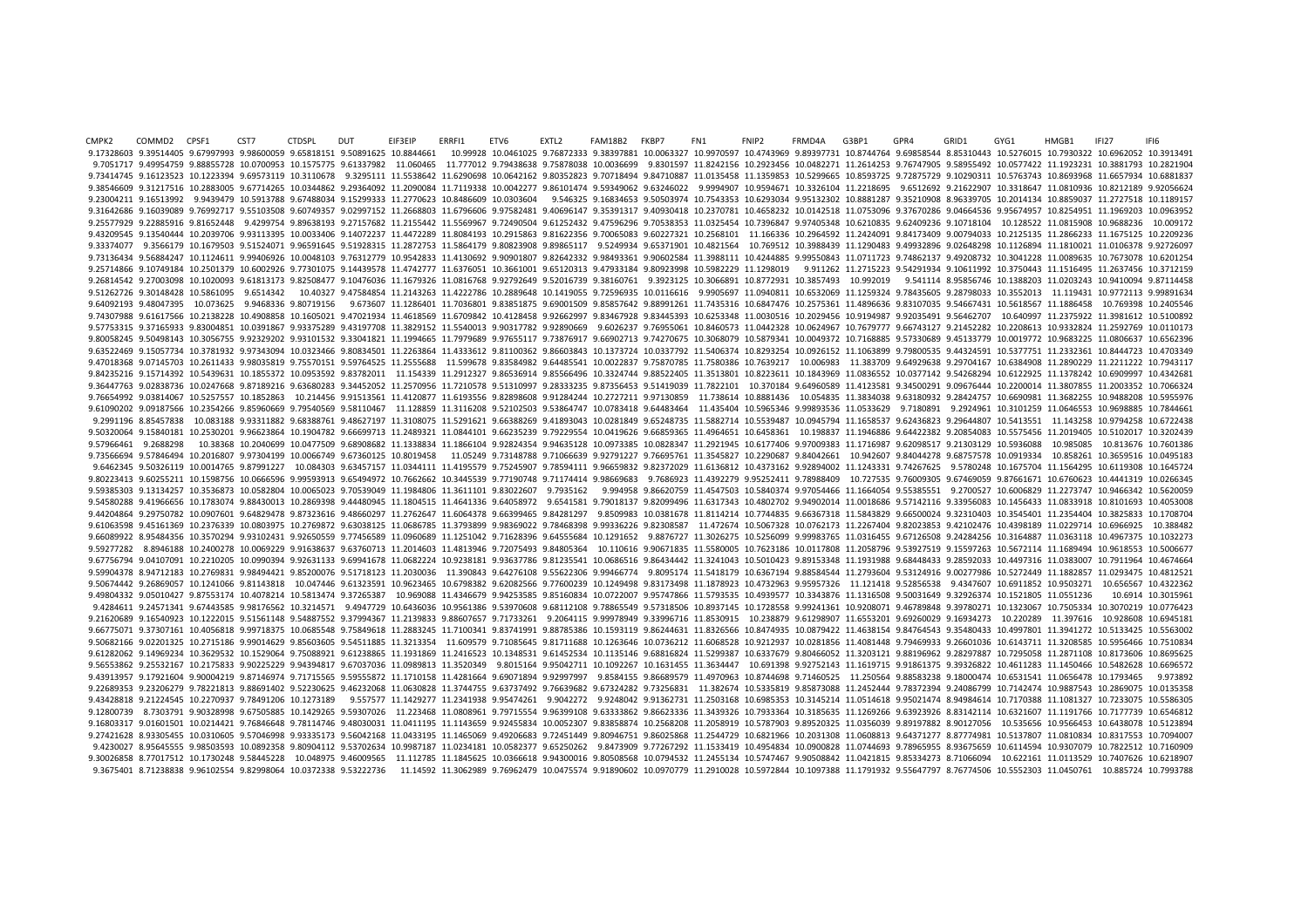IFIT3 IKZF3 IL23A IL7R ISG15 JAK3 JOSD3 KIAA0090 KIAA1128 KIAA1377 LCK MYEOV2 NBL1 NELL2 OAS1 PARP12 PDE5A PGF PHF21A PIK3C2A PTBP1 PTEN 10.5980243 8.93648617 8.86001196 9.9239619 9.81236656 9.13460389 10.0933832 9.70882445 10.4856097 9.49590864 9.91319288 9.46869956 10.4770618 9.25133532 10.4874929 10.232127 9.7423754 9.99556668 9.57169245 9.24328995 10.552 10.1107122 9.54282567 9.60115766 9.45536082 9.97243633 9.63635432 9.83112241 9.7468279 10.5002027 9.80752185 9.9434884 9.8089033 10.7577946 9.62075702 10.0397245 9.91237399 10.0913422 9.61478534 9.97495931 9.62867809 10.668 10.8671278 9.22712097 8.86117283 8.86147402 10.819546 9.13125025 9.56675823 9.66551327 10.9038309 9.88912141 9.44081962 9.43484383 11.2313334 8.8965579 11.0523944 10.960817 10.8392578 9.91289201 10.0899507 9.27056074 11.480 9.98628846 9.2442046 8.98735366 9.04637479 9.3770787 9.21451846 9.64224767 9.70340295 10.6275657 9.72028133 9.45717937 9.30939337 10.7874066 9.01684251 10.4311721 10.1748645 10.3260005 9.68770149 9.90108502 9.3555834 11.292 9.89940335 9.4178526 9.00208392 9.74724103 9.35017119 9.08165095 9.93832107 9.53936752 10.4857728 9.39662083 10.4410007 9.10487708 10.5736543 9.70473507 10.9549322 10.2112615 10.1734723 10.4964712 9.49022283 9.24683105 11.0 10.6225589 9.04556675 8.9364812 9.54832964 9.40294756 9.19438634 9.35116879 9.47823531 10.3206013 9.28772661 9.82179924 9.14181487 10.6411187 9.13297632 10.5541646 10.4696222 9.65899659 9.99431971 9.52996033 9.28702604 11.0 10.2158006 9.11687928 9.08684715 9.07840795 9.41085148 9.11722788 9.48281965 9.69279811 10.3681108 9.71228859 9.23927763 9.11654562 11.0415332 9.0567622 10.0841685 9.83336508 10.1932868 9.78535813 9.59746881 9.25778143 10.9 10.3733804 9.13157148 9.12563702 9.37039637 9.09276553 9.37677464 9.72101008 9.71833769 10.7550703 9.68207405 9.58262846 9.06164253 10.9222351 9.10156757 10.5442065 10.2733315 10.4336126 9.87181276 9.86188025 9.44087309 11. 10.5092537 8.98603226 9.00123593 9.05451401 9.40581582 9.04658333 9.61712518 9.57630419 10.6088306 9.71225687 9.45125601 9.02032024 10.7418514 9.04413472 10.6438718 10.1073259 10.0535462 9.60554868 9.58051263 9.5397913 10.9 10.3269249 9.49363001 9.51355238 9.57772454 10.1254498 9.71390159 9.97593495 9.87377991 10.5581387 9.85498798 9.88794309 9.72089443 10.6924843 9.74553362 10.1923313 10.0802202 9.99728962 9.51409111 9.88970064 9.60261943 10. 10.3785879 8.89918269 8.95116459 9.65415766 9.60150518 9.18835978 9.58445089 9.62393241 10.4218682 9.46228904 10.2785389 9.00841892 11.0030336 9.22603115 10.4123269 10.5549096 9.89699634 10.4542994 9.68422798 9.20288314 11. 10.2482207 8.83606971 9.26215174 8.95451688 9.41308198 9.30339873 9.5293523 9.53911148 10.5563479 9.4637946 9.50400402 9.11839287 10.6645915 8.88595171 10.5674803 10.0855877 10.4736668 9.6989825 9.74851845 9.44328235 11.240 10.4325973 9.05346864 9.0007685 9.00574886 9.45526494 9.17784837 10.0185682 9.79275432 10.8183961 9.88316685 9.4632164 9.42264426 10.9383119 9.0037389 10.6122649 10.2804918 10.543485 9.91995107 9.92490745 9.2544308 11.16271 10.02504355 9.48906056 9.47876697 9.49726392 10.0176096 9.53891372 9.99069628 9.87637706 10.7333427 9.67749156 9.69384865 9.60688299 10.6782988 9.53569098 9.84091518 9.80220088 9.82848208 9.45601547 9.64145239 9.46729725 10 10.7335789 9.49572651 9.2736139 9.95952793 9.68101997 9.50426151 9.90977425 9.86137407 10.4826053 9.76959681 10.2499674 9.51336668 10.6999975 9.59478823 10.7706227 10.5810281 9.75259051 10.3642041 9.85589627 9.28734619 11.1 10.0726385 9.34870272 9.11527394 9.54441657 9.44345367 9.27458838 9.78288824 9.67760387 10.488855 9.51611599 9.81233892 9.45287023 10.6808163 9.42638838 10.5728278 10.3330584 10.1418178 9.97693439 9.8562062 9.19022759 11.18 9.96524039 9.39707116 9.29970312 9.40976192 9.78234224 9.40470661 9.72720602 9.56125082 10.3407901 9.47243826 9.43168904 9.51071709 11.3688035 9.70300373 10.4779115 10.0929514 10.3043502 9.96700479 9.89712551 9.53357751 11. 10.3262291 9.2859167 9.38651639 9.14856337 10.1863357 9.48648776 9.91493462 9.83311362 10.8353198 9.86580809 9.40184086 9.74491997 11.0807805 9.19773104 10.2769267 10.0800377 10.3958019 9.64142161 10.0767532 9.45038148 10.8 10.6144463 9.14913181 9.20287485 9.1554068 10.0922885 9.3859302 9.88563016 9.67528845 10.8977361 9.58487838 9.4488689 9.6478803 11.1796198 9.10311792 10.5456012 10.4214744 9.94243486 9.30196514 9.9932256 9.28636006 10.98777 10.6072224 8.69841446 9.48986949 9.07752031 10.1844429 9.68384581 10.032355 9.85748871 10.8166368 9.98173908 9.53977401 10.0074732 10.9408235 8.88718667 10.1351432 10.1085316 10.271924 9.63705839 10.3655054 9.25260359 10.88 10.7311548 9.08706688 9.08836407 8.95980983 9.9299115 9.18549653 9.66943945 9.43772817 10.6444464 9.51307168 9.33953682 9.47700334 11.0003701 9.08106867 10.57253 10.0888051 9.46685452 9.23831152 9.93747334 9.19180717 10.725 10.4604179 9.02864311 9.23821372 8.97007337 9.94982188 9.39067457 9.91377936 9.76324444 10.9663707 9.75564972 9.36166908 9.31529553 11.2755475 8.94576041 10.4976185 10.1953823 10.5058856 9.52681799 9.87310893 9.82525285 10. 10.5044424 9.1282206 9.11841261 8.89710848 10.3555816 9.37200744 9.59568123 9.57280891 10.5252038 9.54916822 9.30488005 9.44527882 10.780544 8.98427447 10.2639859 9.96664645 9.94481567 9.35345194 9.8803517 9.18424389 10.575 10.4850491 9.00801434 9.07432935 8.9450805 10.0966647 9.22673042 9.69849809 9.65464227 10.6034797 9.38291333 9.30504584 9.46780962 10.9056667 8.95438487 10.3141028 10.0506654 10.037611 9.29814812 9.96607413 9.05078164 10.79 10.2942327 9.09606811 9.09866517 9.00843518 9.96828667 9.29505865 9.88249053 9.72236607 10.7902798 9.6401773 9.86095437 9.53262262 10.7316681 9.46264308 10.1306381 9.91716991 9.99095601 9.17856409 9.93202521 9.40096752 10.7 10.4477627 9.42987612 9.21206769 9.21337996 10.1304231 9.46142703 10.0372599 9.79964074 10.7149701 9.69767324 9.93033718 9.57902226 10.9860683 9.39559875 10.448335 10.2566661 9.88478679 9.60820553 10.1128129 9.45145465 10.9 9.9166961 9.48079919 9.49153541 9.43755491 9.98988707 9.50315156 9.68261954 9.735283 10.3064834 9.71981528 9.83644924 9.73056153 10.6080581 9.68347557 10.0968157 10.0736089 9.87246413 9.53491234 9.89829991 9.66745535 10.642 10.1378297 9.48031138 9.64856265 9.29610577 9.82564178 9.60411759 9.75532419 9.65244863 10.4608221 9.71085308 9.90637154 9.64359708 10.7469752 9.71440493 10.1639468 9.98182105 10.0412088 9.37435543 9.8171361 9.57819035 10.6 9.93785696 9.64043865 9.59966411 9.68457828 10.0097086 9.68764082 9.72613422 9.66539172 9.86657952 9.74364298 9.95450519 9.75687922 10.6095939 9.74669558 10.010183 10.0868853 9.89068775 9.68148201 9.90402942 9.69837031 10.3 10.3201634 9.08618171 9.21504361 8.94475241 9.91179591 9.37634356 9.87913242 9.7547212 10.7583041 9.78476745 9.58806364 9.53007626 11.0979278 9.11987694 10.3957481 10.0591091 9.79667839 9.63363675 9.97981715 9.23997802 10.9 10.0821247 9.27183096 9.24122548 9.18352845 9.95726417 9.37990975 9.72255164 9.58355908 10.4170018 9.68157741 10.0891993 9.47293679 10.880811 9.53402611 9.94716876 9.84409874 9.91366135 9.43558877 9.48968538 9.43913623 10.7 9.99033387 9.25652038 9.26914584 9.27092021 9.84116552 9.40710272 9.68844153 9.71763435 10.7242408 9.52462413 9.60433054 9.43192294 11.2466623 9.36393402 10.1389974 9.98205189 9.67188999 9.46371443 9.8624394 9.50190885 11.1 10.3960617 9.28490587 9.33080246 9.3320586 9.96247921 9.56603524 9.82105082 9.8281752 10.5054268 9.6328986 10.0971532 9.5671459 10.9532249 9.66017173 10.295725 10.2404412 9.97546343 9.90189746 9.85164166 9.67428568 10.74549 10.0740131 8.97346566 9.19371886 9.07773905 9.98249294 9.22269416 9.98786342 9.68542656 10.609975 9.80231701 9.39059876 9.67248691 10.5743304 8.86612256 10.1496313 9.73784003 9.73786629 9.30057856 10.0798806 9.43170713 10.7 10.3906621 8.96266705 8.89868479 8.82735407 9.87465238 9.23017406 9.77058838 9.65709411 10.6955026 9.49838346 9.13383737 9.50776533 10.8952279 8.83131874 10.343004 10.0400732 9.83787351 9.3393832 9.94957925 9.12416405 10.81 10.0371068548 127058548 128416638 136620419 10.0371083 142284341 169162024 16.7783042 10.7310871 16523247 168894567 167366373 10.7340599 136843173 10.3537558 10.3493568 178644599 140675657 10.87818907 16.2254624 1.36647388 10.1376425 8.91962759 9.03300247 8.87761268 10.0249369 9.12576829 9.64171339 9.61166362 10.7179174 9.38844439 9.43701694 9.49472244 10.9564229 9.15913757 10.4189107 10.1026888 9.63684408 9.48361156 9.89368268 8.88303077 10. 10.009868 9.30980673 9.26619184 9.12773087 9.77110743 9.47149313 9.90211232 9.79031158 10.6387433 9.76899098 9.56785034 9.63889433 10.6859858 9.30008457 10.0610941 9.85979092 10.3142044 9.61731881 9.95816829 9.48583725 10.6 10.3193577 9.2927603 9.28463337 9.13651539 10.137544 9.41409335 9.74994556 9.59448156 10.5888507 9.91529175 10.2848785 9.57765391 11.019951 9.51243015 10.3669087 9.99471847 10.0828809 9.45458505 9.49593798 9.47612592 10.789 10.1077976 9.28750077 9.28427389 9.19311381 10.1300624 9.45063489 9.77739651 9.60865194 10.6102893 10.0159351 10.3261213 9.72597635 10.8731784 10.0066041 10.165023 9.96484735 10.3368821 9.58560061 9.89935992 9.8712995 10.71 10.4468758 9.26408694 9.236991 9.59103373 9.98270303 9.46737758 9.66575497 9.58230279 10.2837507 9.52244003 9.73826512 9.75393339 11.1276302 9.32707761 10.7267454 10.4005314 9.45153838 9.64320301 9.95335431 9.42909562 11.23 10.2809315 9.37977511 9.36189236 9.27144484 9.80451122 9.54198204 9.92344698 9.97683285 10.8420212 9.77969132 9.46841504 9.80511984 11.2990714 9.35067805 10.2210781 10.0843929 9.8827545 9.56695549 9.90190213 9.51222802 11.0 10.4757373 9.27748567 9.38553393 9.22667411 10.0611182 9.5114037 10.0254856 9.89069781 10.7705213 9.66970172 9.43803069 9.58166945 11.2512281 9.10664029 10.4556572 10.1592618 9.37232269 9.12184827 9.87939847 9.43727761 11.0 10.7002885 9.16851176 9.4452313 9.65839927 10.3169151 9.61870088 10.0061521 9.79595788 10.540957 9.32182996 9.81519278 9.59243884 11.134867 9.1802278 10.5293059 10.5455479 9.4755993 9.68681762 10.0436839 9.26522376 11.05679 10.2959563 9.26510389 9.3722036 9.23906617 9.96200904 9.57050448 9.90566468 9.82411659 10.7744894 9.73290697 9.40705167 9.70684852 11.0551592 9.06522441 10.1765732 10.0867896 10.0201206 9.60756029 9.94450611 9.39644469 10.9 9.75689976 9.02665464 9.1772872 9.14022449 9.37187214 9.34596783 9.859225 9.76265819 10.7700099 9.53601574 9.25683719 9.34890383 10.9773317 9.16784873 9.86749016 10.0530904 9.78512397 9.12039407 9.65889105 9.03317056 11.045 9.88837516 9.22134624 9.22863507 9.36910456 9.5611014 9.48158606 10.0340464 10.0253801 10.8375065 9.52878114 9.53173911 9.44767339 10.8620161 9.31262837 10.139329 10.1788377 9.58404428 9.42588937 9.77962714 9.1861872 11.051 10.4211991 8.77977222 8.83559796 8.64521478 9.77802697 9.26925778 10.3401271 10.0256436 10.6418174 9.96075288 8.94500866 9.39397204 10.9329767 8.85667627 10.1530794 10.0280997 9.81176361 10.1362358 9.97711516 9.50701808 10. 10.5267445 8.84647395 8.72090631 8.69786414 9.85045142 9.0678982 10.1642297 9.94304118 10.7659345 9.90549632 8.97317809 9.14100137 11.0053512 8.7834067 10.2824586 10.0628601 10.0011897 9.30573896 9.8255174 9.35698956 11.021 10.2451735 8.83528133 8.86838859 8.95684338 9.72805192 9.2324915 10.1019359 9.86927502 10.6073668 9.74828246 9.37157314 9.25248129 11.0616625 8.82924034 10.2598512 10.1508197 9.65628702 9.90607908 9.6519237 9.04992263 10.82 10.3777827 8.85695581 8.74828544 8.55416349 9.94263872 9.10721651 9.93908487 9.79693346 10.6590031 9.64208855 8.84816925 9.29480888 11.0272145 8.5390626 10.1162145 9.95467212 9.77477359 9.53160882 9.71815596 9.02170058 10.7  $10.4523936 \quad 8.8444046 \quad 8.8840241 \quad 9.08188825 \quad 10.1383884 \quad 9.37518511 \quad 10.1056939 \quad 9.82505451 \quad 10.6288124 \quad 9.69971386 \quad 9.64078651 \quad 9.61202863 \quad 10.8438626 \quad 9.17744453 \quad 10.5361817 \quad 10.3584026 \quad 9.93071373 \quad 9$ 10.9701121 8.61421177 8.77972335 8.59876438 10.0934398 9.16728052 9.8184647 9.78076581 10.6746474 9.57878056 9.09341724 9.37068773 11.1271839 8.52539747 10.1039535 10.3019422 9.87433938 9.88616394 9.52126637 8.75798459 10.9 10.5821491 8.63962352 8.61093332 8.46136272 10.1393016 8.96559899 9.9604528 9.81898943 10.6931221 9.59734436 8.95217742 9.36055514 11.0542084 8.57629795 10.3707895 9.99954257 10.2751855 9.45743957 9.91752316 8.96649889 10.8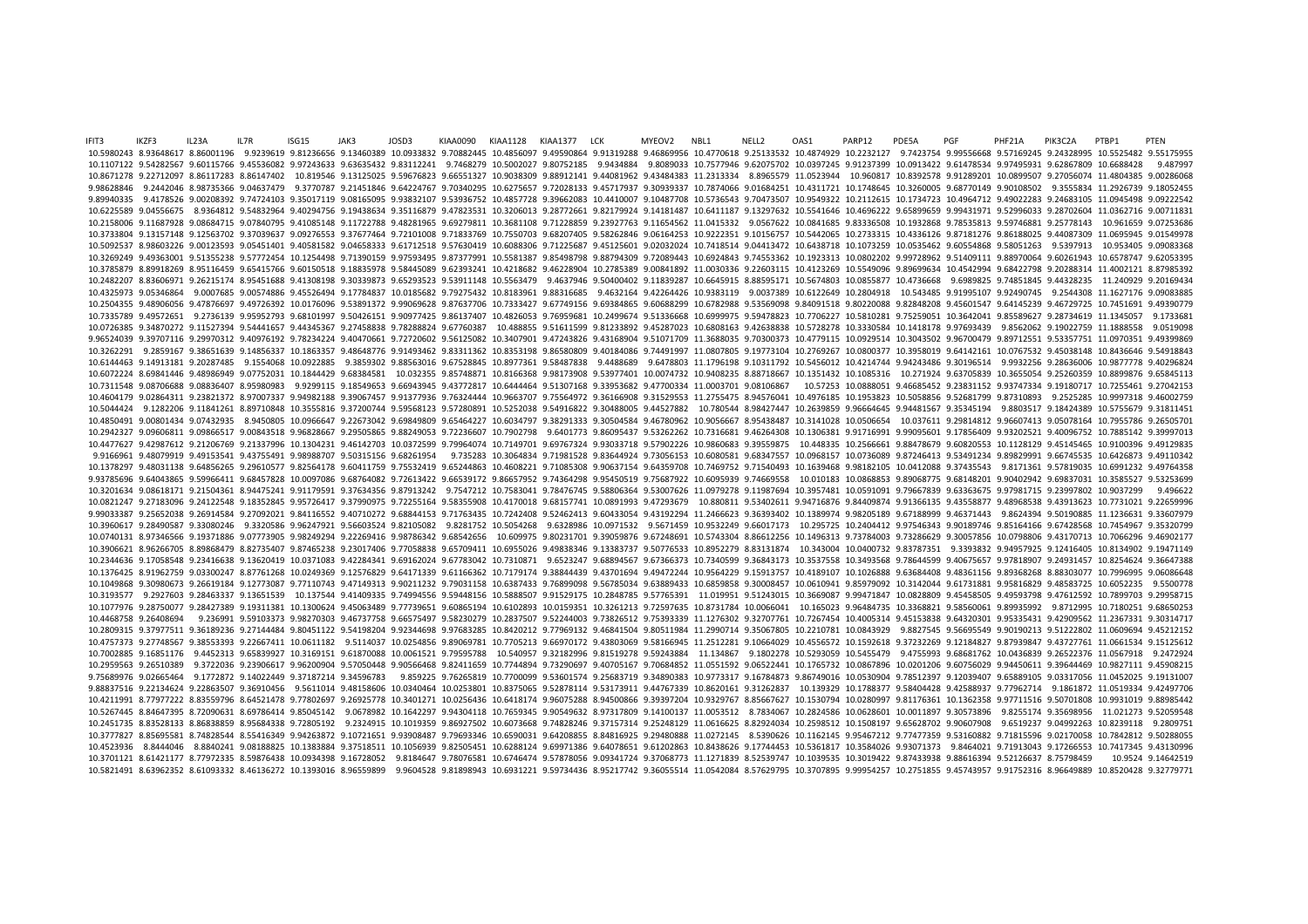PTPN7 QKI RAB8A RALGPS2 RAP2A RAPGEF2 RASGRP1 RBBP6 RGS5 RHOH RPL4 RSAD2 SFRS2B SFRS6 SIPA1L3 SLC15A2 SNTB2 SPARCL1 SPOCK1 SUPT16H SYNC1 TARP 9.47223838 10.011869 10.0325658 8.97131999 10.8995693 10.4227051 9.93351346 10.3249625 10.4112596 9.84993667 10.837947 10.4968049 8.81937936 10.7534455 9.30900628 9.38092628 10.5976469 10.9353654 10.4528487 10.556278 10.016 9.80889034 9.97793979 9.83297559 9.58591424 11.4873149 10.5129977 9.71247373 10.2501965 10.6715087 10.1122791 10.8094458 9.93142748 9.63882851 10.8319886 10.1900377 9.78392357 10.7137936 11.5529349 10.5877868 10.4668338 9.7 9.35487498 10.3083202 9.70944922 9.10452628 11.2401359 10.5871344 9.12400992 10.0434656 11.2815973 9.74090003 10.9979887 11.0625515 8.94327271 11.474877 9.99599464 9.09750183 10.7884213 11.4051678 10.7340065 11.1891194 9.91 9.37519857 10.4380552 9.54096354 9.01947908 11.5204483 10.6344276 9.88451143 9.94205822 11.4393805 9.8369688 10.7828601 10.3002305 9.18073927 11.4589506 10.082365 9.46995778 11.245971 11.1002615 11.0793961 11.513194 10.5251 10.005616 10.2449965 9.82204824 9.09443303 11.0802732 10.2578812 9.9912317 10.1140401 10.6001565 10.4541227 11.1437093 9.5229752 8.7751424 11.2105069 9.50327317 9.35892564 10.7570315 11.3598541 10.6246658 10.8902915 9.77081 9.63711821 10.231185 9.61640397 9.16693316 11.2585479 10.2265569 9.50842336 9.66785726 10.5105818 9.61039277 10.9656336 10.4890408 8.99869338 11.2962529 9.48782543 9.30039524 10.1869766 11.3492089 9.91625774 11.1195613 9.81 9.11492831 10.2085757 9.58779314 9.09911983 10.8135122 10.2097955 9.35823804 9.91839922 10.9545766 9.52925121 11.1851574 9.54575029 9.1422296 11.1676426 9.56633223 9.20598819 10.8713015 11.5172315 10.5385186 10.7535537 9.85 9.37451413 10.1060106 9.58680906 9.38642031 11.2931876 10.2538857 9.44042419 9.79090943 11.2637313 9.57865146 11.0432071 10.0572038 9.0041074 10.9741245 9.66335567 9.58990894 10.9720888 11.1264874 10.5873963 11.1014555 10.1 9.15235399 10.4111235 9.78878188 9.03408536 11.1402722 10.4370317 9.4386348 10.1340089 11.0918072 9.51305615 11.0849757 10.2913805 8.99637385 11.3732009 9.49731359 9.26867387 11.0207794 11.3668799 10.3355671 11.0504954 10.2 9.90950804 9.97871994 9.85331643 9.49673546 11.2873468 10.5864342 9.89411877 10.3594248 10.3574263 10.0841121 10.8062916 10.4484187 9.70788556 10.9250845 10.1143704 9.76318484 10.7248705 11.2576279 10.5897753 10.3437845 10. 10.149976 10.0394187 9.78740333 9.12640274 11.2071436 10.204955 9.85719722 10.0040569 10.8042228 10.0626624 10.9659555 9.62422181 9.22900898 11.2811283 9.55346114 9.50055919 10.4670093 11.291752 10.3942343 11.0593732 9.6233 9.4510158 10.3521952 9.6959036 9.01828546 11.1304255 10.4410595 9.38312573 10.0167648 11.2523885 9.62020041 10.9716863 9.85167586 8.9184717 11.3521843 9.65235836 9.36664636 11.0029418 11.2446666 10.3437928 11.116225 10.1183 9.40400829 10.4867655 9.85704797 9.07850035 11.0173205 10.6235309 9.35552521 10.3820029 11.2775975 9.63724421 10.7015485 10.1782856 9.11248772 11.3371695 9.80448551 9.47417722 11.1199127 10.9204087 10.6019502 11.425706 10.4 9.61212822 9.68822123 9.57467698 9.46539257 11.5884439 10.3226658 9.51708184 10.0482618 10.3066169 9.6865292 10.7039876 9.77974429 9.49040498 11.0081663 9.76694321 9.49601445 10.6262783 11.4573653 10.5145294 10.0943893 9.67 10.196935 10.405956 9.68893835 9.29290557 10.8345481 10.2889767 9.68579317 10.1532166 10.6166224 10.0896542 11.305792 9.78519112 9.27290658 11.4183142 10.00942 9.51257272 10.5728107 11.4128261 10.3533606 10.9104557 10.20317 9.71609506 10.0115828 9.30244854 9.17839424 10.8563717 10.5373977 9.84349399 10.4506266 10.8994529 9.80771045 11.1404857 9.4918353 9.18325677 11.3713859 9.78607342 9.42265777 10.5332759 11.4166194 10.70346 10.8418504 10.316 9.61940292 10.3777793 9.71613427 9.62908174 11.2513812 10.2701148 9.37146893 9.9188228 10.8975834 9.81299398 10.4920278 10.0142746 9.40945794 11.1429494 10.0570651 9.58161082 10.9233046 11.1637595 10.3432868 11.0955641 9.95 9.91091514 10.1042376 9.859781 9.16642783 11.3118177 10.6924514 9.42930404 10.3776428 10.7633762 10.0910029 11.1931871 10.3729562 9.91519735 11.127381 10.1704879 9.4245987 10.9314204 11.4037638 10.9036131 10.7808878 10.1052 9.76043096 9.99045927 9.86548408 9.15597907 11.6161237 10.7066702 9.48354397 10.3358671 10.6408919 10.293959 11.3363522 10.7627072 9.76740252 11.267243 10.3661511 9.36770138 11.0045021 11.634046 11.0295696 10.7906147 9.8468 9.29918557 10.1171454 9.9686524 9.30710466 11.2080763 10.7520796 9.77318925 10.5019818 10.8178463 10.3781915 11.1598354 10.5176816 9.90651018 11.079255 10.5252445 9.56684567 10.9102405 11.272544 10.5141116 10.8848747 10.077 9.85648183 10.179731 9.70072373 9.15624516 11.5697783 10.4802542 9.59662686 10.2034315 10.603617 10.1538163 11.3139925 10.767585 9.40045313 11.577393 10.0956475 9.43413647 10.9472217 11.6346225 10.9123283 10.7294342 10.1731 9.89186057 10.1252342 9.8252684 8.97091032 11.5467907 10.8874176 9.38248706 10.5013675 11.0014532 10.1680846 11.4262946 10.088206 9.61660445 11.3082055 10.232682 9.13368158 11.0031929 11.7090123 10.8946188 10.9200571 10.139 9.62278488 9.7202728 9.4593001 9.02199841 11.0671788 10.4417859 9.3044786 10.2041554 10.4851738 9.85078286 10.9520438 10.3601751 9.58593141 10.8371667 9.99219061 9.1517298 10.6167834 11.2794404 10.507275 10.3776698 9.737995 9.69636452 9.84048799 9.44243994 8.86065734 11.2305808 10.5211109 9.27022934 10.1975622 10.4003284 9.93079458 11.0773507 10.0081397 9.67287113 10.9576662 10.0588421 8.93885615 10.7676243 11.2906552 10.6611228 10.5070823 9.8 9.66148971 9.9383837 9.59939638 9.12017662 11.3528649 10.6809741 9.53744528 10.4452142 10.9207758 9.98249351 11.1429834 9.74772753 9.38709233 11.0186813 9.93217061 9.25863062 11.0841306 11.4311453 10.7154126 10.5111414 10.3 9.76820029 9.72027825 9.80185211 9.28212807 11.1867701 10.6851131 10.0014185 10.4942955 10.4717367 10.2014875 11.0318496 10.2051937 9.92216722 11.0328978 10.1982463 9.73558482 10.8305081 11.2451906 10.7273448 10.5992871 9.9 9.8168914 9.89800863 9.73868805 9.47967805 11.0143102 10.1870056 9.74434025 10.0904734 9.9575292 9.99312184 10.7594921 9.68649654 9.81899588 10.7824651 10.1279026 9.71378464 10.2233344 11.0196356 10.5935274 10.3260268 9.801 9.69025183 9.85469906 9.58543971 9.3547072 11.3134084 10.3371554 9.47070697 9.92096687 10.1920488 9.84982483 10.9468408 9.60707821 9.51389036 10.7398747 9.90102804 9.54983733 10.5254603 11.4043382 9.92236971 10.2577512 9.63 9.86797564 9.89402343 9.76998368 9.62656709 10.6937702 10.01435 9.76430754 9.82115873 9.81698901 10.047142 10.319627 9.72798069 9.70904137 10.3822427 10.0558187 9.77414493 9.86195416 10.4561238 9.73993984 9.96788785 9.69422 9.81551531 9.94899469 9.77245978 8.9430298 11.2980511 10.6270384 9.73299492 10.4528042 10.7028708 10.0445102 11.1235123 10.0886774 9.4782872 10.997873 10.0918866 9.27557345 10.9227994 11.378193 10.5705218 10.5527367 9.93269 9.44600528 9.66960208 9.70978822 9.29785475 11.2422079 10.4791131 9.39912928 10.081194 10.3871852 9.99051958 11.1757692 9.78742243 9.49052125 11.0281442 9.7736917 9.46765068 10.5809055 11.4652993 10.2611329 10.3423237 9.730 9.60380412 9.89353914 9.74354955 9.29736553 11.6646713 10.5416503 9.40617932 10.0514295 10.5209578 10.0263758 11.8814531 9.43944156 9.40009259 11.1344598 9.97238238 9.37267196 10.6426247 11.5162838 10.7759349 10.5909228 9.6 9.78174829 9.88520485 9.92143552 9.32908683 11.1816408 10.5325275 9.60910761 10.159713 10.268345 10.2094659 10.9353238 10.0581043 9.61728204 10.9049385 10.1565681 9.73979103 10.6166483 11.2199114 10.3967565 10.5769198 9.785 9.78669869 9.9078085 9.79209474 9.07799254 11.1270454 10.6847155 9.47614081 10.4974733 10.9824377 10.0626977 11.0465942 9.51755061 9.40488545 11.0163177 10.0995209 9.31572701 10.7679201 11.2142973 10.6592811 10.5887473 9.83 9.266096 9.52613634 9.76521418 9.01689954 11.0790401 10.5551363 9.31002665 10.4211225 10.7590694 10.0436828 11.2153109 10.1817767 9.20823346 11.1886471 9.97701979 9.13137107 10.9134991 11.4825133 10.6660436 10.6729787 9.640 9.91106095 9.90107768 9.83423911 9.24164787 11.2188271 10.4846988 9.57642603 10.3222888 10.2143709 10.0948996 11.0237562 9.96967892 9.58265754 10.9297602 10.1108931 9.43461787 10.6647991 11.1737218 10.4578439 10.6322354 9.8 9.77494895 9.82206586 9.5128877 8.95796137 11.3267277 10.5030315 9.2846321 10.250994 10.2076704 9.96200649 11.2779559 9.92662321 9.22646483 11.0572876 10.0995703 9.11920918 10.8106523 11.3293785 10.6162004 10.6990857 9.7277 9.90128825 10.1839791 9.77429007 9.30333605 11.1468732 10.4607427 9.64544485 10.3782513 10.5938045 10.0950994 11.054451 9.99271722 9.71685599 10.9160507 10.0995618 9.55104527 10.8171693 11.3146238 10.7464423 10.6175623 10.5 9.7059695 10.0051302 9.85081711 9.19598663 11.4482234 10.4204952 9.34632398 10.0291568 10.3399122 9.93552876 11.0378189 9.59341959 9.21945402 10.9246911 9.626728 9.26039029 10.5375084 11.4416083 10.5028654 10.3884358 9.4575 9.81452754 10.1156896 10.1096285 9.54384946 11.292297 10.8319007 9.73203098 10.4200428 10.7285736 10.433323 11.1168407 10.2158672 9.66739014 11.0267133 10.1617893 9.76849841 11.0948646 11.4568811 10.6774119 10.6650523 10.10 10.0327486 10.2345321 10.212465 9.37266138 11.8662572 10.4876793 10.03446 10.1599441 10.1500088 10.3589777 11.2842751 10.3502998 9.47575018 11.0828502 10.1194674 9.56722744 10.5494201 11.594581 9.49735879 10.816327 9.657479 9.7787532 9.97752693 9.70877727 9.19800316 11.4886409 10.3544559 10.0002144 10.1941095 10.6803649 10.1362777 11.3301924 9.6713889 9.45488879 11.1199529 9.87772312 9.59668573 10.8704029 11.6559066 10.5334518 10.6874928 9.769 9.9043562 10.3013871 9.87746829 9.10415879 11.2149791 10.5210677 10.0349629 10.2543208 10.4337494 10.2399873 11.0625634 9.81697682 9.47125685 10.9655923 10.0528618 9.58491284 10.7287507 11.3457009 10.9097239 10.8806791 10.1 10.0094797 10.2025077 9.85329407 8.9788376 11.2657566 10.5887388 10.0048242 10.3821861 10.117561 10.2811078 11.2092108 10.1991741 9.58929986 11.0803197 10.2677417 9.53996405 10.469682 11.2266858 10.5919451 10.8455221 9.5231 9.86676947 10.1469341 9.64757945 9.19262171 11.2752382 10.713048 10.0548277 10.4412352 10.7941972 10.1758928 11.0986947 9.86829579 9.62823141 11.0842275 10.310832 9.74500133 10.9671985 11.3119711 11.0569881 10.8221335 10.16 9.5313994 9.55575982 9.27564801 9.07866009 11.2734125 10.6678329 9.76695986 10.476365 10.4351261 9.79085202 11.2078893 9.36005737 9.28106172 11.2026358 9.86322768 9.46604508 10.8966884 11.465938 11.0376812 10.8508972 9.8741 9.74410706 9.69885958 9.39209297 9.16629348 11.3711695 10.7746108 9.94135795 10.5122161 10.1429781 9.99037733 11.2051766 9.5095556 9.31435714 11.1216761 9.83470786 9.60369473 10.7406621 11.3224084 11.0058104 10.7731192 9.74 9.4145434 10.4467254 9.99151952 8.8168983 10.9554825 10.6946483 9.62914821 10.6385105 10.9003448 10.0371249 11.0888725 9.80029646 9.34728727 11.0001866 9.57498278 9.53432545 10.8814652 11.2514256 10.8647632 10.859328 10.307 9.19867854 10.2702536 9.95148296 8.62390087 11.1169771 10.7114927 9.42097779 10.5581729 10.9607052 9.89564802 11.1565480 10.2843596 9.43789268 11.0552034 9.60973729 9.26798316 11.0852802 11.3056053 10.7970542 10.7781042 10. 9.60501824 10.0502987 10.0475899 8.63879728 10.9321581 10.3680592 9.61284853 10.3018018 10.570522 10.0589606 11.039464 9.461563 9.46690386 10.9070787 9.85806492 9.32677357 10.6652036 11.1495044 10.7880943 10.5977862 9.80665 9.45842191 10.0776065 9.89257232 8.70522669 11.0188435 10.5724019 9.54438932 10.4088352 10.9139125 10.1338376 11.0177844 10.1677092 9.48936171 10.9300007 10.0566424 9.3434392 10.8996878 11.252365 10.8609079 10.53666163 10.1  $9.50531128 \quad 9.9321722 \quad 10.0264403 \quad 8.61157247 \quad 10.8005477 \quad 10.480006 \quad 9.93807903 \quad 10.1488926 \quad 10.5586552 \quad 10.0418031 \quad 10.916208 \quad 10.2223876 \quad 9.41265663 \quad 10.7946708 \quad 9.97094381 \quad 9.2242765 \quad 10.63042 \quad 11.03$ 9.38331033 9.75977961 9.46063928 8.48514355 11.138184 10.4549804 9.82078072 10.4011675 10.5753168 9.97946386 11.0770487 9.63990752 9.04781772 11.0613035 9.78921164 9.14996865 10.8362864 11.2444205 10.9576448 10.8068513 9.99 9.4266678 9.95430785 9.84387216 8.67221241 11.0534714 10.4895761 9.6389754 10.4470511 10.8352414 9.84563762 10.9390819 10.4324568 9.04787555 10.9831168 9.83923692 9.37153463 10.8430012 11.1798178 10.7373948 10.6465263 10.07